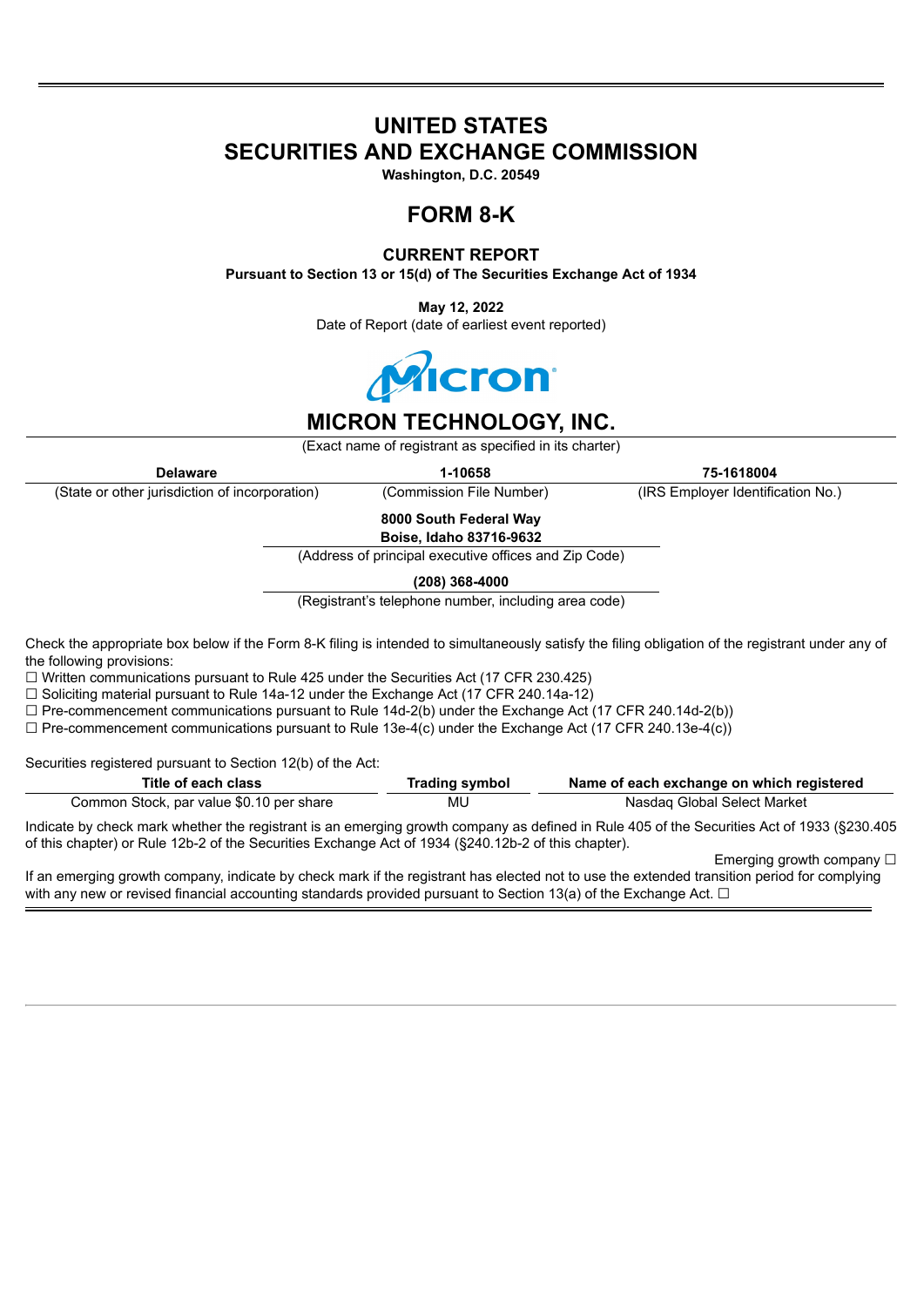#### **Item 8.01. Other Events.**

On May 12, 2022, at its Investor Day presentation, Micron Technology, Inc. (the "Company") announced its intention to increase its quarterly dividend from \$0.10 per share of outstanding Company common stock to \$0.115 per share of outstanding Company common stock.

The declaration and payment of any dividend is subject to the approval of the Company's Board of Directors, and the Company's dividend may be discontinued or reduced at any time. Future dividends, if any, and their timing and amount, may be affected by, among other factors: the Company's financial condition, results of operations, capital requirements, business conditions, debt service obligations, contractual restrictions, industry practice, legal requirements, regulatory constraints, and other factors that the Company's Board of Directors may deem relevant.

#### **Forward-Looking Statements**

This Current Report on Form 8-K contains forward-looking statements regarding the Company's payment of dividends. These forwardlooking statements are subject to a number of risks and uncertainties that could cause actual results to differ materially. Please refer to the documents the Company files with the Securities and Exchange Commission, specifically the Company's most recent Form 10-K and Form 10-Q. These documents contain and identify important factors that could cause the Company's actual results to differ materially from those contained in these forward-looking statements. These certain factors can be found at micron.com/certainfactors. Although the Company believes that the expectations reflected in the forward-looking statements are reasonable, the Company cannot guarantee future results, levels of activity, performance, or achievements. The Company is under no duty to update any of the forward-looking statements after the date of this Current Report to conform these statements to actual results.